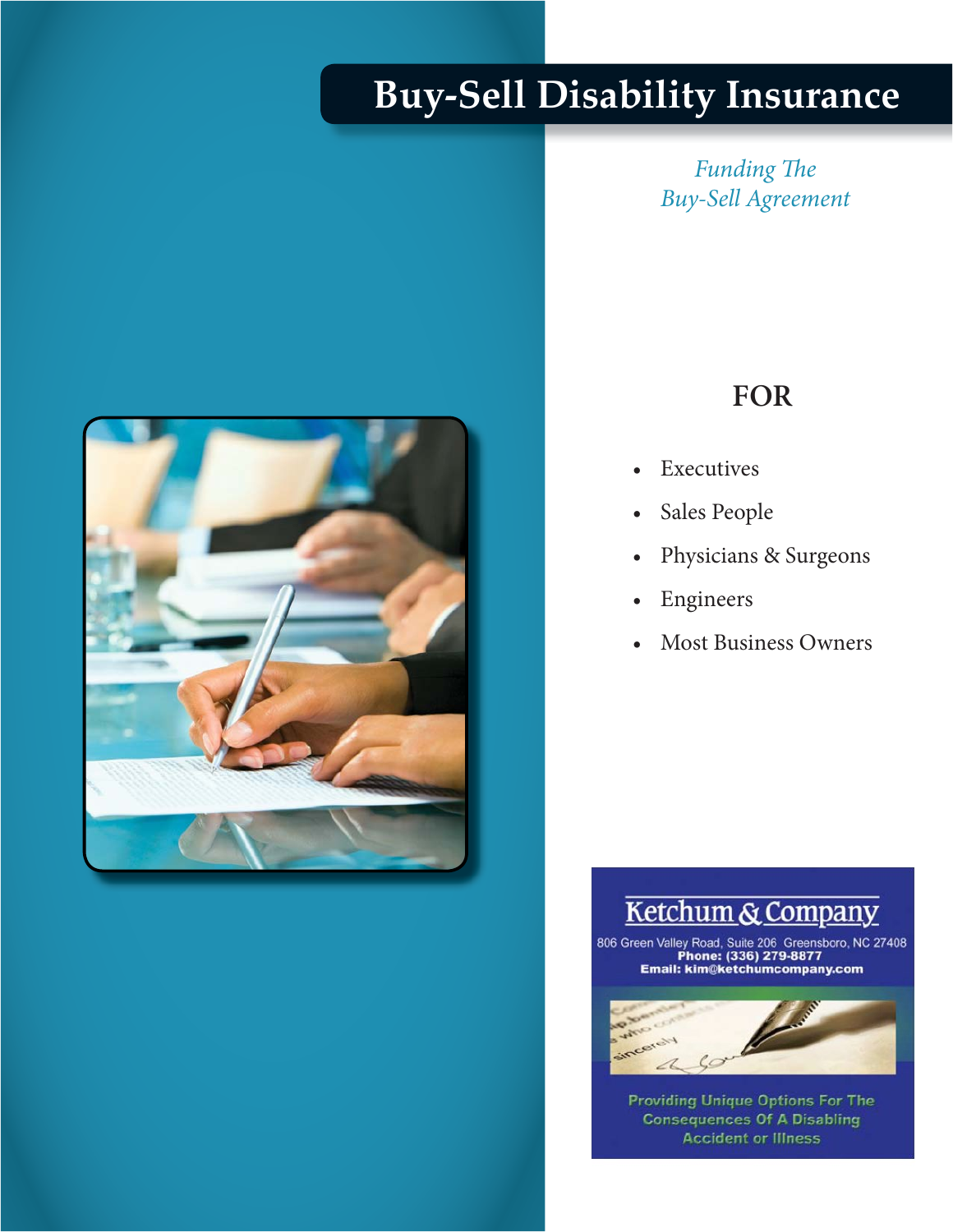

# **BUY-SELL DISABILITY FUNDING**

For a company, the sudden disability of a partner can be more detrimental than his or her death. The healthy partner now is burdened by the disabled partner. The disabled partner, not able to productively contribute now sits on the sidelines with lots of time on his or her hands, constantly raising concerns about how the company is being managed. In this case, the disabled partner is still earning a salary but not contributing positively to the company, and it would be in the company's best interest for the healthy partner or partners to buy out their disabled partner.

Prescribing adequate amounts of Disability Buy-Sell Insurance is a perfect solution to this problem, and an effective way to save the company from financial distress.



## **PROVIDING ANSWERS TO SOLVE PROBLEMS IN PLANNING**

- Issue Limits from \$100,000 to \$50 million or more
- Supplemental Coverage to existing disability insurance
- No Reduction in benefits due to older ages
- Issue ages from 20 to 70 and often times older
- Most occupations considered

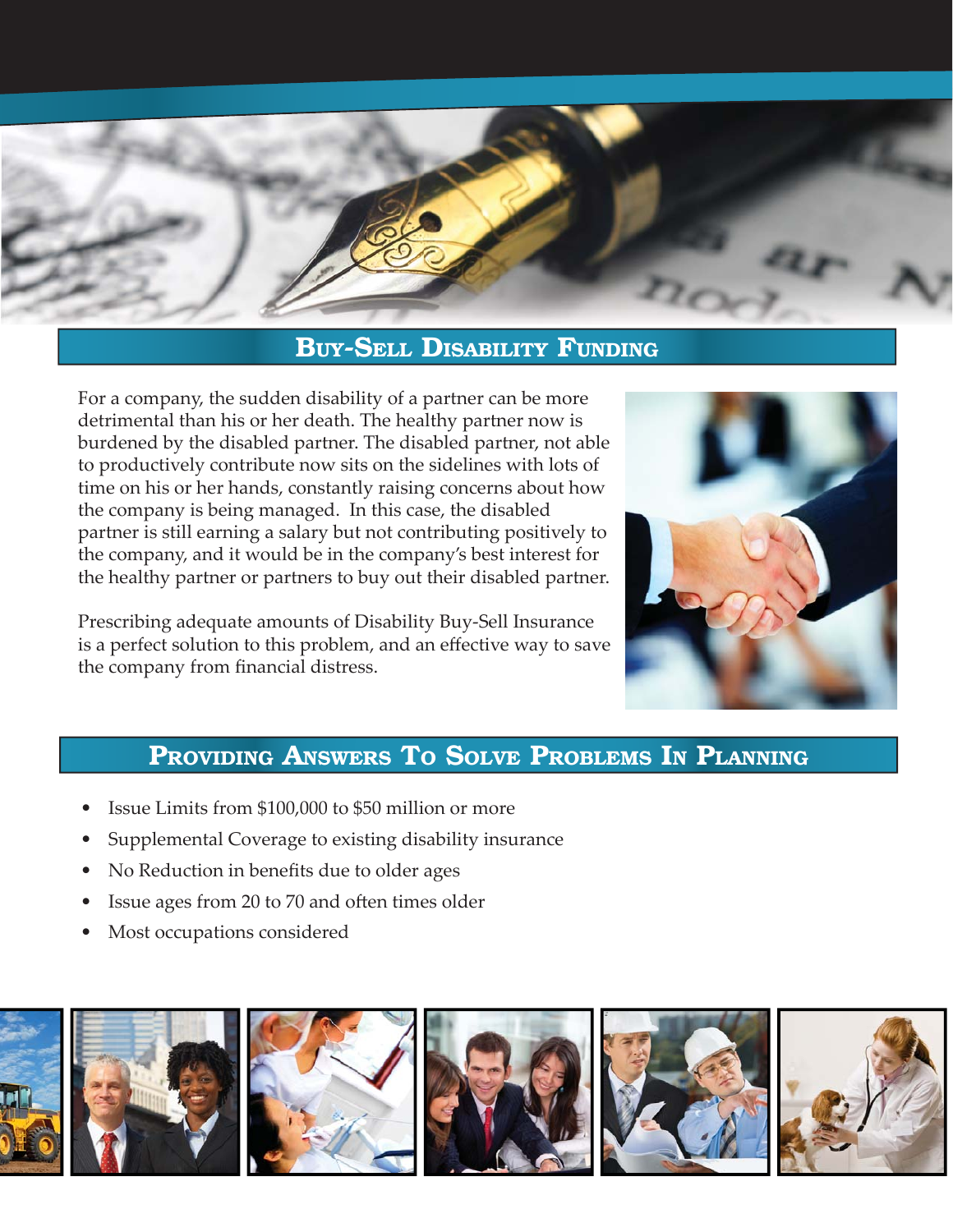

# **HOW ARE BUY-SELL DISABILITY BENEFITS STRUCTURED?**

#### **Lump Sum Benefits**

The most efficient method to fund a buy-sell plan is to use a lump sum benefit. The efficiencies become evident in that once the benefit is triggered, the full value of the firm (up to the maximum issue limit) is paid out in exchange for the ownership of the disabled partner. The proverbial "monkey" is then off everyone's back and the buy-sell is completed.

#### **Monthly Benefits**

Monthly Benefits often times provide a slightly lower premium since the benefits are stretched out over a period of 1-5 years. The hidden costs to a monthly (installment) purchase are that unless interest is charged to the buyer for the unpaid balance of the purchase amount, the IRS will impute a 10% interest on this amount. Additionally, some policies may have limitations as to whether or not they will complete the buy-sell funding if the insured; a) recovers from their disability during this buy out period or; b) dies during the buy-sell period in which case the life insurance must be kept in place throughout this time frame.

## **BEWARE!**

Regardless if the benefits are paid on a lump sum or monthly basis, it is very important that the insurance match the terms of the buy-sell agreement as best as possible. This is especially important when choosing an elimination period, since the agreement might call for funding to occur after a 6 or 12 month period, but the insurance was purchased with a 24 month elimination period to save in premium or to obtain a larger benefit from a traditional carrier.